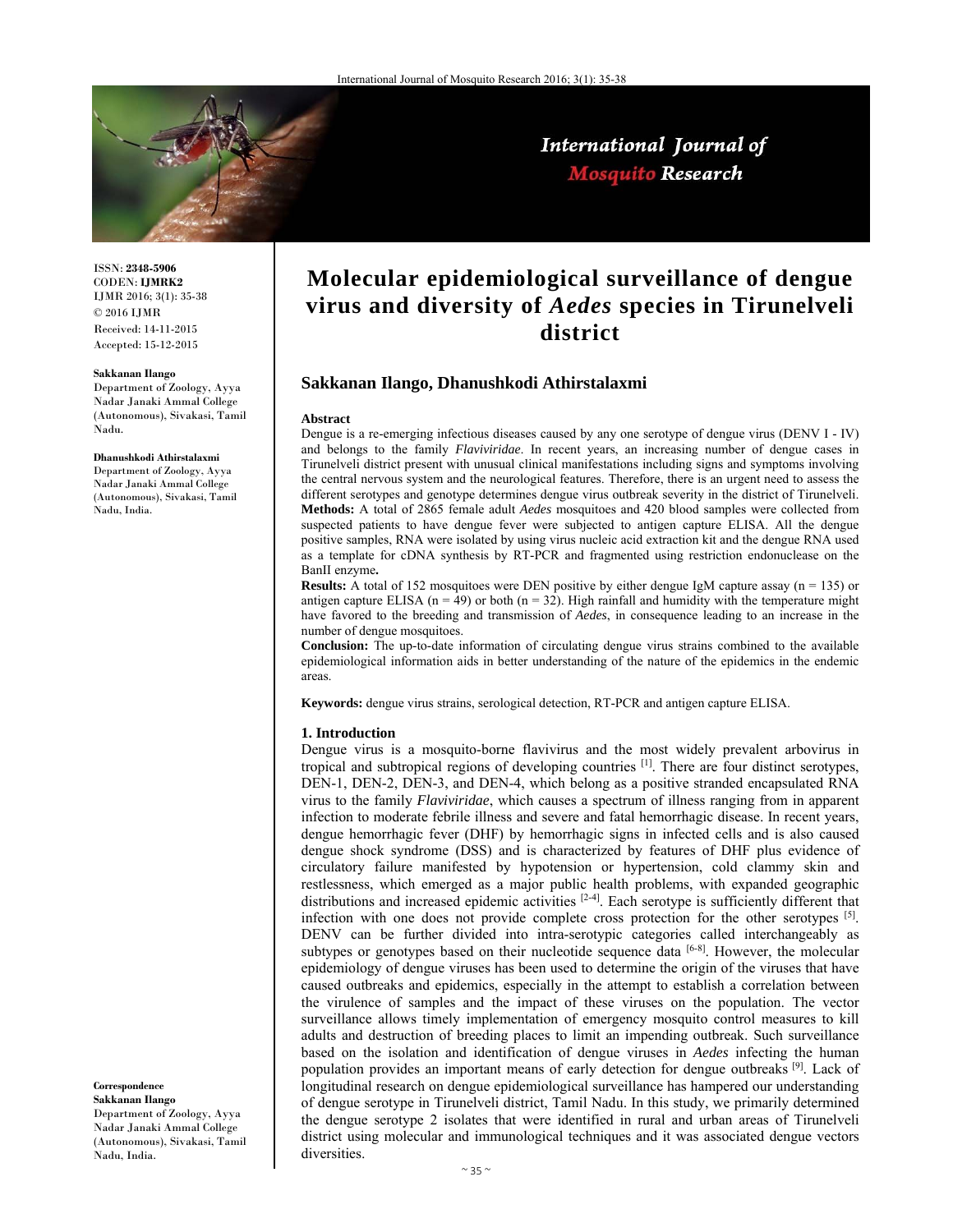#### **2. Material and Methods**

#### **2.1 Study Area**

Blood samples were collected by a trained nurse from consenting patients presenting with fever of  $\geq 38$  °C for less than 72 hours in the Tirunelveli district during the first week June 2013 to May 2014. The surveyed area is geographically located in the Southeastern portion of Tamil Nadu is triangular in shape (6759 sq. km). It lies between 8° 05' 10" N – 09° 30' 20" N latitudes and 77° 05' 07" E – 78° 25' 13" E longitudes. The district has peculiar climate and receives rainfall in all the seasons and maximum precipitation is received by the North East Monsoon (555.08 mm) followed by the South west monsoon (189.6 mm) and the Summer (127.7 mm) and the Winter (74.5 mm). The mean annual temperature is  $26 \text{ °C} -$ 28.5 °C. The district population is 3,077,233 and literacy rate is 82%. A network of government-run Primary Health Centres (PHCs) in rural areas and General Hospitals in urban areas serves the health needs of the people. Apart from dengue fever caused by dengue virus and transmitted by dengue vectors prevalent in the region due to mismanagement.

#### **2.2 Sampling design**

Based on the occurrence of mosquitoes breeding sites, the areas are identified as dengue infection risk and non risk areas. The availability of breeding sites is to favor the increase the population of dengue vectors. Therefore, the selected site was divided into  $15 \times 15$  km grids, so that each grid would contain at least one village (rural) or ward (urban). Since a total 25 and 10 sites (intersection points – villages/wards) were selected on a systematic random basis, to minimize the cost of survey but at the same time ensured a fair spatial representation of the area for risk and non-risk zones respectively. In the non-risk zone, all the villages/wards falling on either intersection points or nearer to them were selected for the survey, since the negative estimation in the site was more critical from the application point of view. A total of 35 sites were surveyed from the study area on a systematic random basis.

## **2.3 Mosquito collection**

Adult female mosquitoes were collected from inside houses including houses with the help of mouth aspirators, aided by torch lights (June 2013 to May 2014). Most of thehuman dwellings were permanent houses. Outdoor resting habitats consisted of grasses, baddy, sugarcane, banana and cotton fields. All adult specimens were anesthetized, labeled and identified to species by using microscopic examination and relevant taxonomic references [10].

#### **2.4 Samples screening**

The collected female *Aedes* were dissected individually to separate head, thorax and abdomen. The thorax was triturated with 1 ml mosquito tissue grinders in a solution of 20% acetone extracted normal human serum in PBS, pH 7.4. The suspension was directly screened against dengue virus, using the ELISA technique. The procedure for antigen capture ELISA was carried out as previously described, with modification [11]. In brief, micro well plates were coated with 100 µl/well of polyclonal antibodies overnight at  $4 \degree C$ , and then the wells were incubated with a 1% Bovine serum albumin (BSA). After removal of the BSA solution, a series of diluted 100  $\mu$ l/well samples was added and incubated for 1 h at 37 °C. After the plates were washed, 100  $\mu$ l/well of diluted HRP-conjugated MAb was added (gifted by Dept. of Immunology, MKU) and incubated for 30 min at 37 °C. After further washing, 100 µl/well of TMB solution was added, and the reaction was stopped after incubation for 10 min with 100  $\mu$ l/well of 1 N sulfuric acid and absorbance was read at 450 nm in a microplate reader. For serosurveillance in the district, suspected patient blood samples were directly screened against dengue virus, using the antigen capture ELISA technique. A total of 420 suspected patient blood samples were collected in selected 35 sites during the epidemic of dengue. Dengue positive samples were stored at -20 °C for further use.

## **2.5 Viral RNA extraction**

Total viral RNA was extracted from acute phase plasma collected from dengue positive patients in the epidemiologic surveillance program using the viral nucleic acid extraction kit (GIBCO BRL, USA) according to the manufacturer's protocol. The dengue RNA was suspended in 50µl double distilled water treated with diethylpyrocarbonated (Sigma-Aldrich) used as a template for cDNA synthesis. The cDNA was synthesized by reverse transcription from 10 μL of RNA at 42 °C for 50 min in a 50 μL solution containing 50 mM Tris-HCl (pH 8.3), 75 mM KCl, 3 mM MgCl2, 10 mM DTT, 100ng of the random hexamer primers, 200 U of Superscript II reverse transcriptase (Invitrogen), 25 U of RNAs in (Invitrogen) and 0.5 mM dNTPs. The PCR was performed in a 25 μl mixture containing 2 μl of cDNA, 10 mM Tris/HCl (pH 8.4), 50 mM KCl, 2.5 mM MgCl2, 100 μM each dNTP, 1 U Taq DNA Polymerase (Bangalore genei, India), 0.25 μM each primer (anti-sense primer 5´- GTTTCACCTAGAATGGCCATT-3´; sense primer 5´-AAGTGCAAAGTCCG TATGGAG-3´). The amplification reactions consisted of an initial denature step of 3 min at 94 °C, followed by 35 cycles of 30 s at 95 °C, 30 s at 55 °C, 60 s at 72 °C. All positive sera (dengue virus - cDNA) were initially fragmented using restriction endonuclease on the BanII enzyme. This investigation was directly applicable to the determination of circulating viruses, identifying the different genotypes for the DEN- 1 and DEN-2 viruses.

## **3. Result and Discussion**

The adult *Aedes* mosquitoes were mainly identified by the exposed patterns of the thorax formed by black, white or silvery scales and the legs were often black with white rings [10]. In this study, the adult female mosquitoes were subjected for dengue virus detection by ELISA. The *Aedes* thorax suspension was directly screened and considered positive if their optimum density values were greater than negative control values. A total of 2865 mosquitoes were screened for dengue virus infection by antigen capture ELISA from the selected 35 sites. All the samples were tested as described above and the results are given in Table 1. A total of 862 samples were tested from "non-risk" area and 5 samples were positive for DENV and 2003 samples were tested from risk area. A total of 152 mosquito samples were positive for DENV recorded from the "risk" and non-risk areas in Table 1. The present results were also confirmed that showed positive to the dengue virus by immunological assay [12]. The study shows that the three species of *Aedes* mosquitoes (*Ae. aegypti* 389 (56.05%), *Ae. vittatus* 268 (38.62%) and *Ae. albopictus* 37 (5.33%)) were abundantly distributed and had expanded their range in all the selected areas of Tirunelveli district. Nearly, five hundred twenty patients were seen between the study periods (June 2013 to May 2015). Two hundred and eighty suspected patients were identified to be suffering from acute fever, headache, and/or arthralgia, myalgia and were clinically abnormal by possible investigations. The remaining 140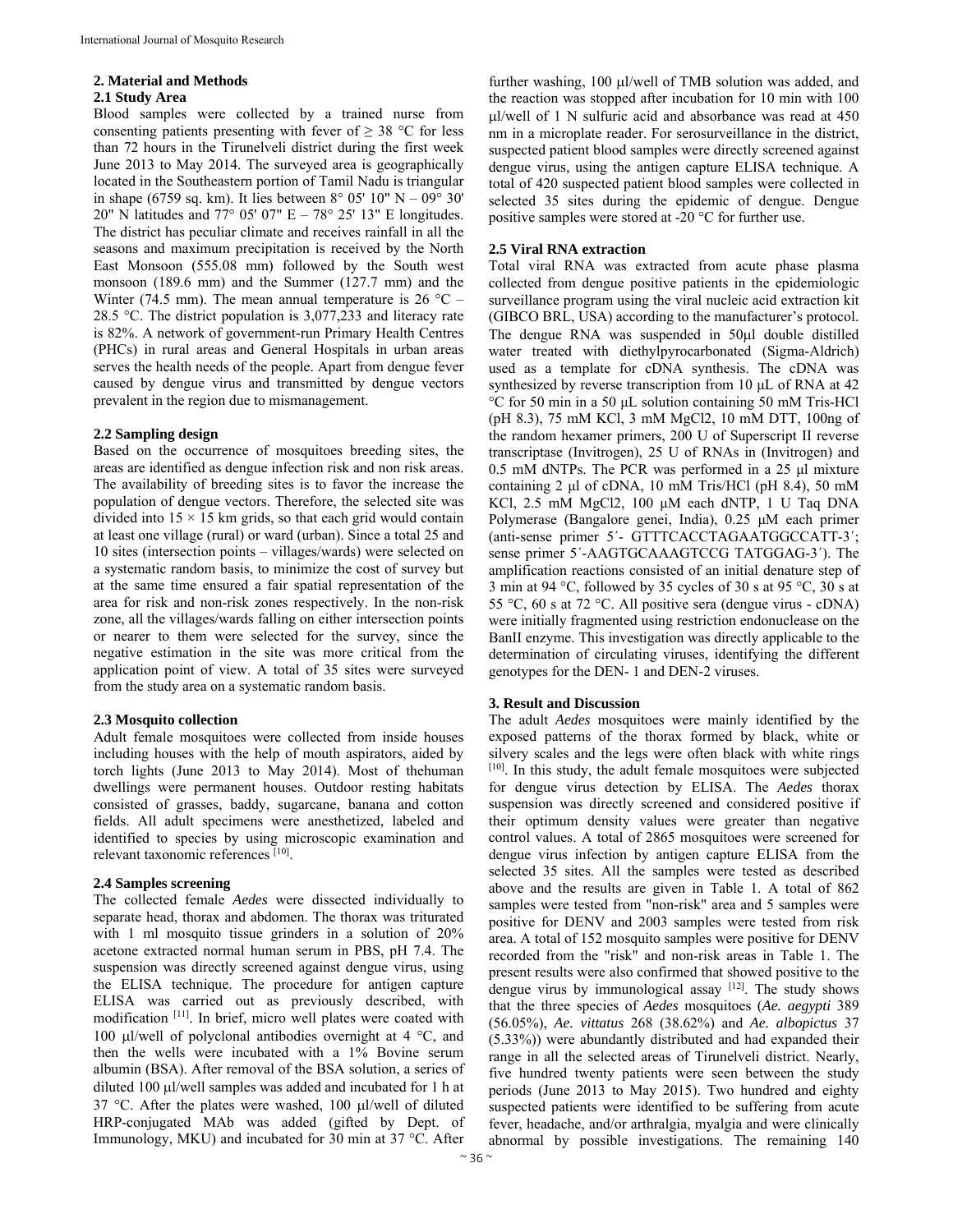patient sera were collected from government hospital to be taking treatment for various illnesses. Four patients had Dengue Hemorrhagic Fever (DHF) out of 420 suspected cases. For surveillance of dengue in risk and non risk, altogether 420 blood samples were collected from suspected patients in selected 35 sites of Tirunelveli district during the study period and suspected samples were examined in the dengue virus by antigen capture ELISA A total of 40 dengue (both primary and secondary) cases were obtained, constituting 9.52% of the people examined (Table 2).

**Table 1:** The number of field caught female *Aedes* positive for dengue virus from selected sites by antigen capture ELISA technique

| <b>Risk status</b> | No. of sites selected | No. of sites Positive for DV | No. of individuals tested |          |       |
|--------------------|-----------------------|------------------------------|---------------------------|----------|-------|
|                    |                       |                              | Positive                  | Negative | Total |
| "Non-risk"         |                       | 02                           | 005                       | 857      | 862   |
| "Risk"             |                       |                              | 147                       | 1856     | 2003  |
| Total              |                       | 14                           |                           | 2713     | 2865  |

**Table 2:** The number of dengue positive sera from selected sites by antigen capture ELISA technique.

| <b>Risk</b>   | No. of sites | No. of sites                                  | No. of individuals tested |     |     |  |
|---------------|--------------|-----------------------------------------------|---------------------------|-----|-----|--|
| <b>Status</b> | selected     | positive for DV   Positive   Negative   Total |                           |     |     |  |
| Non-risk      | 20           | 04                                            | 08                        | 180 | 188 |  |
| Risk          | 15           | 1 າ                                           | 32                        | 200 | 232 |  |
| Total         | 35           |                                               | 40                        | 380 | 420 |  |



**Fig 1:** Restriction analysis of dengue virus serotype-specific RT-PCR assay products on a 1% Agarose gel electrophoresis. Lane M, 100-bp DNA ladder (Genei Bangalore); lane 1, RT-PCR assay amplification with RE (BanII) digestion of DEN-1 product, 110 bp; lane 2, RT-PCR assay amplification with RE (BanII) digestion of DEN-2 product, 130 bp.

Dengue virus was isolated from acute phase serum samples in Tenkasi Government Hospital and the antibody responses of the patient were found to be cross-reactive and non typable. These results provided evidence that the infection was caused by dengue virus as the titers were higher to dengue than to JEV. The IgM titers were found to be higher against DENV- I and DENV- II than against the rest of the dengue virus types suggesting that these DENV types have been involved. The RT- PCR product was amplified in dengue virus typing RT-PCR from the C-preM region (454 bp) was sequenced and used for the phylogenetic analysis. The results showed the strains to represent first two serotypes in Figure 1. It confirmed the source of the DEN-1 and DEN-2 viruses circulating in Tamilnadu and identified the presence of this genotype

only. There was demonstrating the spread of this virus from northern region to other district of Tamil Nadu and was also great uniformity among our samples, which underwent few modifications over the course of the years in which they circulated in the state. The samples collected from high density dengue mosquito population in Tenkasi taluk in 2014 were the only ones to present a larger number of alterations in the nucleic acid bases, reflecting the evolution of the DEN-2 viruses since their introduction into the identification of virus-specific serotype. All samples were identified as DENV-2 by using an antigen-capture ELISA as described earlier. The DENV-2 identification of all samples was also confirmed by using RT-PCR  $[13]$ .

The four dengue virus serotypes can co-circulate in the endemic areas because the immunity to one serotype does not protect from the infection by a heterologous serotype. This is likely a result of selection that was driven by the respective effects of the cross-protective antibodies raised against heterologous serotype. The dengue virus strains, which were able to escape this neutralization, had a significant competing advantage and became the dominant lineages. This evolutionary adaptation not only enabled the co-circulation of the four serotypes but also had a great influence to their pathogenicity for humans [14]. Transmission of Dengue virus is mainly influenced by demographic factors viz., population density, occupation, literacy, migration, economic status and health seeking behavior on the occurrence of mosquito-borne diseases at micro level has been described [15-17]. Similarly, the vector abundance may be depending on the geo-physical and human associated factors, but the vector survival and the virus transmission are greatly determined by the environmental factors. However, through this attempt, it can be possible to identify the positive cases from the potential "risk" area with any of the existing tools. Therefore, the immunological assay is an alternative tool for epidemiological surveillance for dengue virus in mosquitoes. The active surveillance is not currently performed in many countries mainly because of the lack of human resources. Infected people are played a major role in introducing dengue virus to new areas, but also provide a way to study these viruses from endemic areas.

#### **4. Acknowledgements**

This research work was financially supported by the UGC-Major Research Project Scheme, New Delhi, India. We thank the doctors, staff nurses for their outstanding patient care, blood samples collection and the staff members of the Department of Immunology, Madurai Kamaraj University, Madurai.